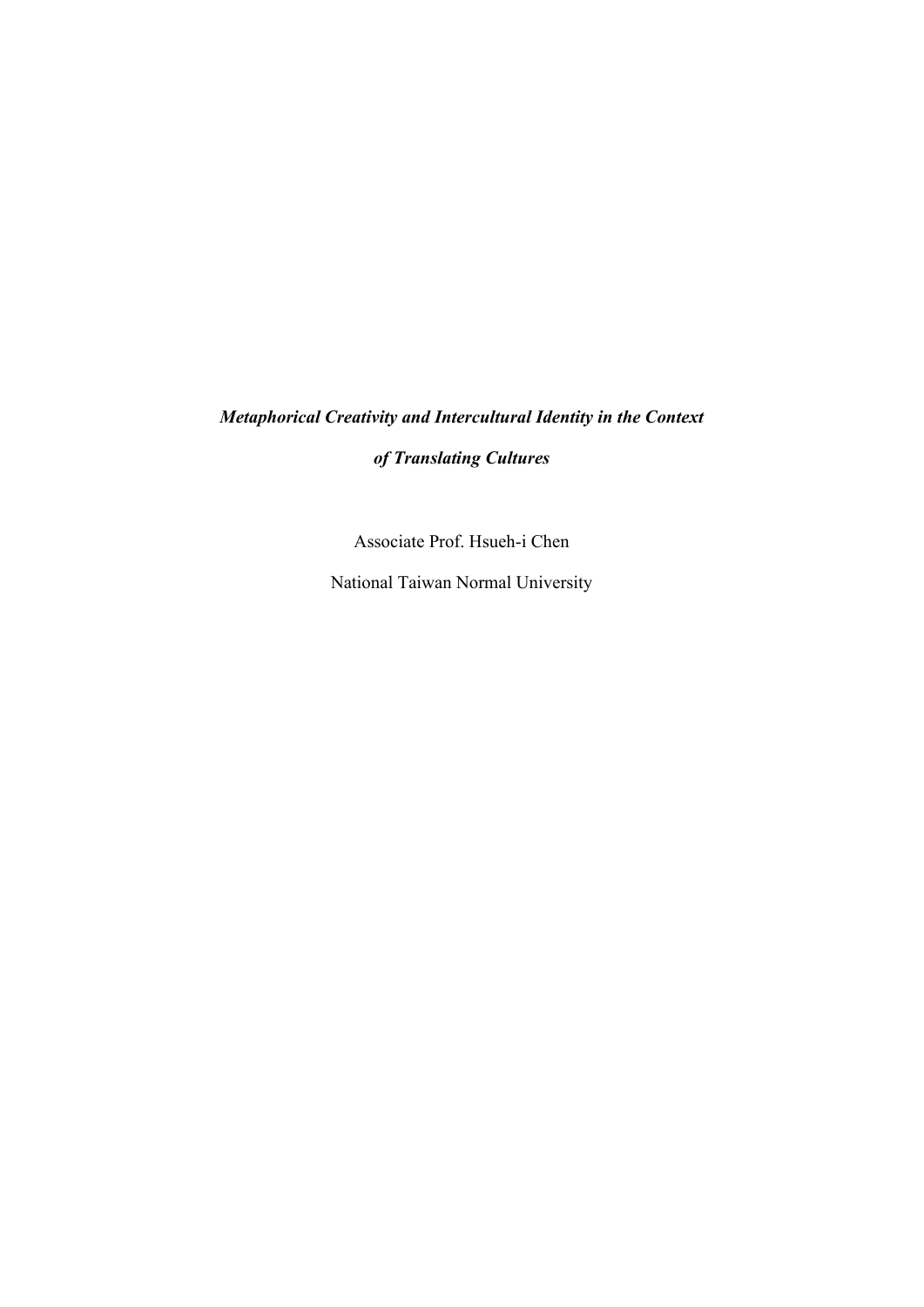## Abstract

Usually we use the words "to translate" or "translation" to mean translating a word or a sentence from a language to another. By combining the words of translation and cultures in plural as "translating cultures," we emphasize both the linguistic and cultural dimension of translation. We use "translating cultures" as a questioning metaphor, asking whether cultures can be translated as we do with languages.

"Translating cultures" on one hand seems to underline the difficulty or impossibility of cultural translation; on the other hand, it appears to integrate the linguistic and cultural aspects of translation. It implies that by the action of translation, we do not only linguistically transfer meaning, we also transmit cultural implications. Whether interpreting translation in its linguistic and/or cultural dimension, what is relevant for the concept of translating cultures is the emphasis on the necessity of simultaneity of linguistic and cultural mediation. This is especially the case for philosophy, which is often articulated in a subtle form of language and is deeply rooted in cultural tradition. In particular, intercultural philosophy focuses on mediation, as the prefix "inter-" as in "in-between" does not only represent cultural discrepancies but also possible connections between and despite differences.

Regarding the mediation of translating cultures within the scope of intercultural philosophy, we have to expand the horizon of questioning beyond translation sciences. This paper does not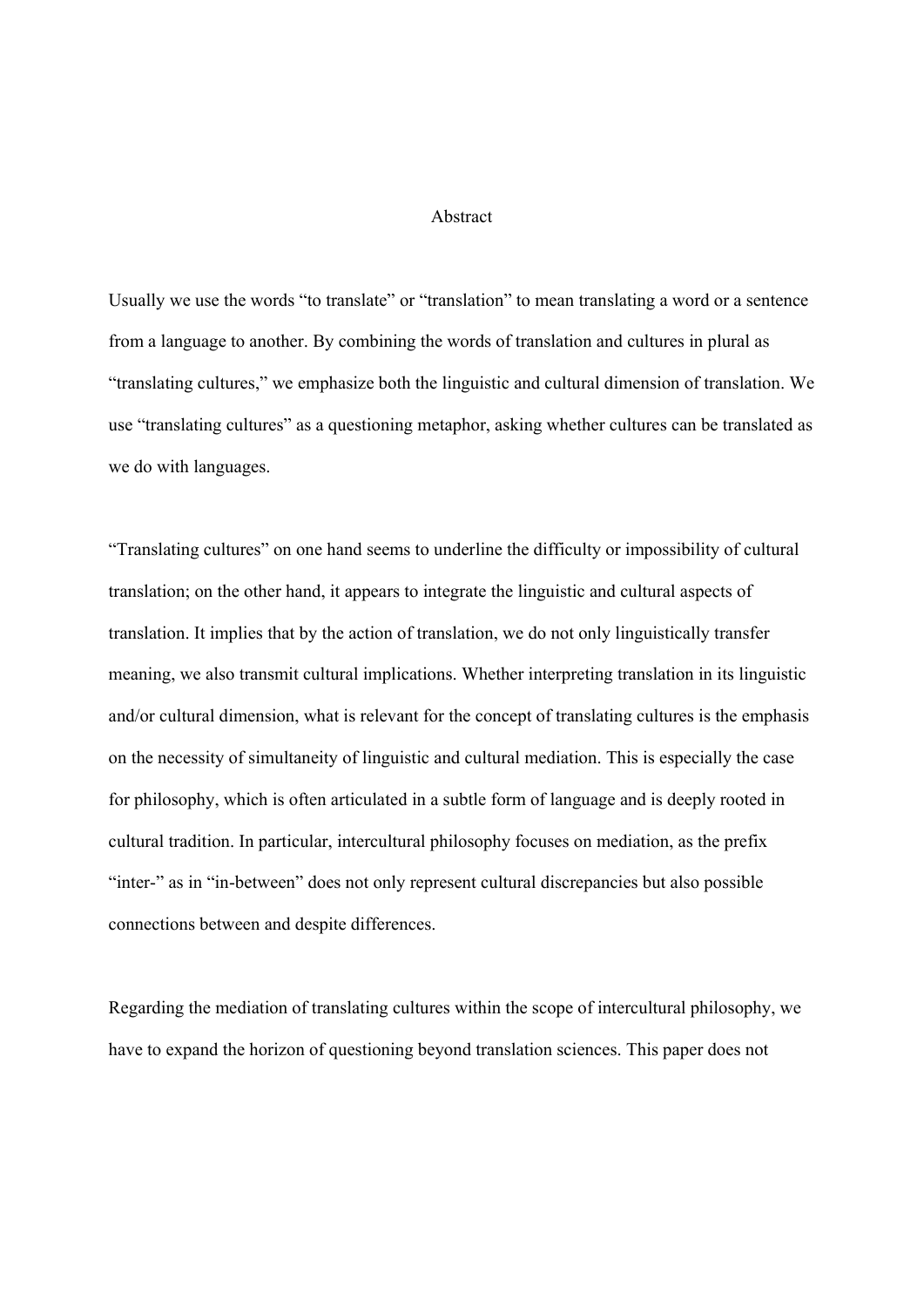explore methods of translation but attempts to understand the linguistic conditions and cultural circumstances of translating culturally and interculturally, respectively.

As the title of this paper suggests, there are two questionable areas concerning the idea of translating cultures. The first refers to language and the second to identity. The first issue of translating cultures deals with creativity in languages and refers to how words relate to meanings within language or between languages; translation would not be a problem if there is always a distinct equivalent, but the reality is that we do not simply find a corresponding word or concept in the existing linguistic reservoir of language. The process of translating culture is rather analogous to a metaphor. In the case of metaphor, we have to be creative to make new linguistic connections and connotations by the action of translation; it is a question of broadening semantic innovations and creating new references of meaning. By analyzing the process of metaphors, we might understand the creativity involved in and be aware of problems we might encounter in translating cultures.

The second concern of this paper refers to the question of identity. At first sight, it is perhaps incomprehensible why the question of identity is raised in the case of a translation issue and why the adjective "intercultural" is combined with identity, whereas "cultural identity" is used in everyday language. The reason to emphasize the question of identity is that translations occurs between human beings with different cultural backgrounds and identities. Translating cultures occurs as the interchange and overlapping of cultural identities. There are two hermeneutical entanglements when dealing with translating cultures. The first entanglement concerns the role of translator and his/her relation to its readers. The second is about translators' and readers'